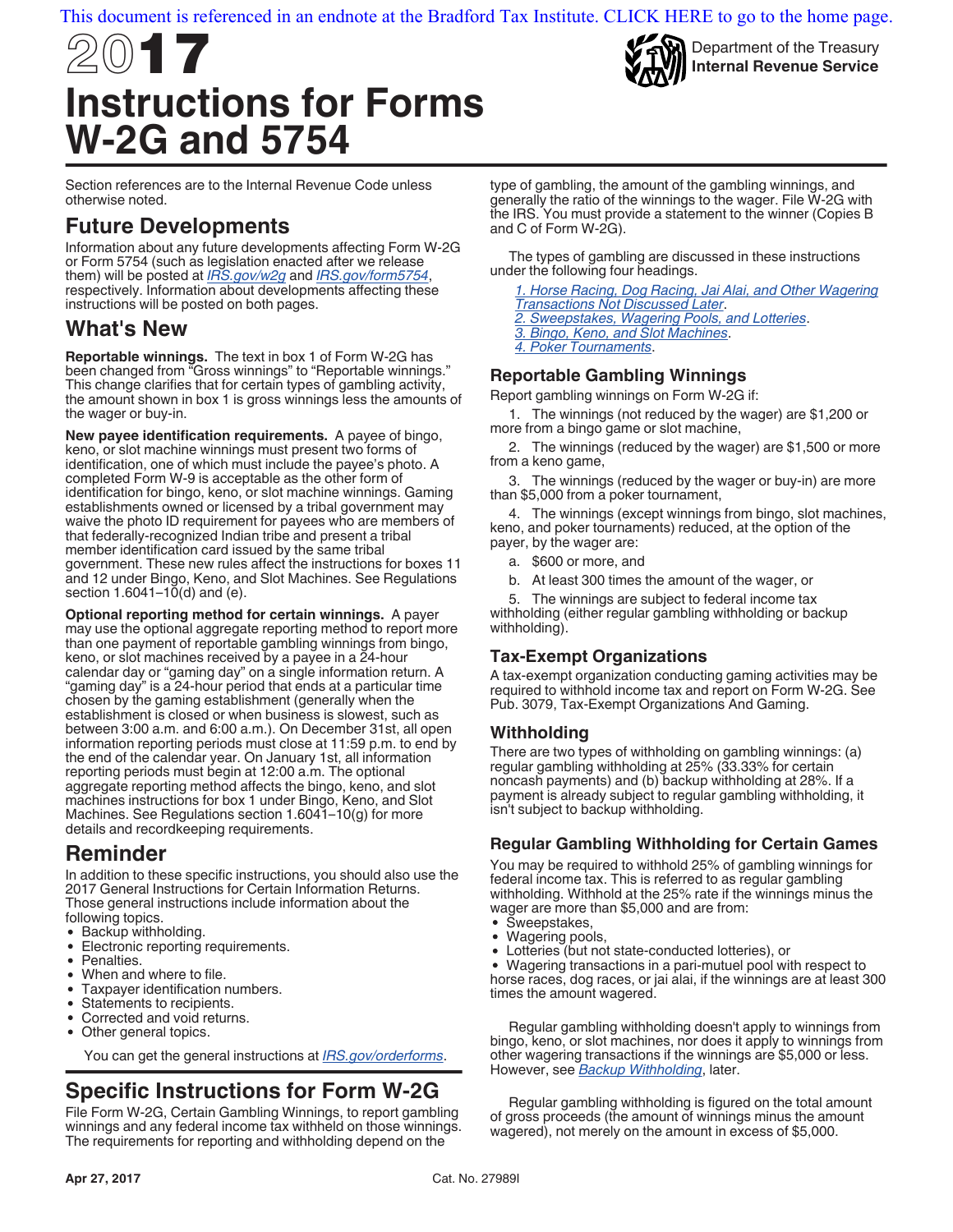<span id="page-1-0"></span>Report the amount you withheld in box 4 of Form W-2G. Also file Form 945, Annual Return of Withheld Federal Income Tax, to report all your gambling withholding.

**Noncash payments.** A noncash payment, such as a car in a sweepstakes, wagering pool or lottery, must be taken into account at its fair market value (FMV) for purposes of reporting and withholding. If the FMV exceeds \$5,000, after deducting the price of the wager, the winnings are subject to 25% regular gambling withholding. The tax you must withhold is computed and paid under either of the following two methods.

1. The winner pays the withholding tax to the payer. In this case, the withholding is 25% of the FMV of the noncash payment minus the amount of the wager.

2. The payer pays the withholding tax. In this case, the withholding is 33.33% of the FMV of the noncash payment minus the amount of the wager.

If you use method 2, enter the sum of the noncash payment and the withholding tax in box 1 of Form W-2G and the withholding tax paid by the payer in box 4.

## **Backup Withholding**

You may be required to withhold 28% of gambling winnings (including winnings from bingo, keno, slot machines, and poker tournaments) for federal income tax. This is referred to as backup withholding. You should backup withhold if:

The winner doesn't furnish a correct taxpayer identification number (TIN),

25% hasn't been withheld, and

The winnings are at least \$600 and at least 300 times the wager (or the winnings are at least \$1,200 from bingo or slot machines or \$1,500 from keno or more than \$5,000 from a poker tournament).

Figure any backup withholding on the total amount of the winnings reduced, at the option of the payer, by the amount wagered. This means the total amount, not just the payments in excess of \$600, \$1,200, \$1,500, or \$5,000, is subject to backup withholding.

Report the amount you withheld in box 4 of Form W-2G. Also file Form 945 to report all backup withholding. You may use Form W-9, Request for Taxpayer Identification Number and Certification, to request the TIN of the recipient.

See the following instructions for each type of gambling for detailed rules on backup withholding.

## **Foreign Persons**

Payments of gambling winnings to a nonresident alien individual or a foreign entity aren't subject to reporting or withholding on Form W-2G. Generally, gambling winnings paid to a foreign person are subject to 30% withholding under sections 1441(a) and 1442(a) and are reportable on Form 1042, Annual Withholding Tax Return for U.S. Source Income of Foreign Persons, and Form 1042-S, Foreign Person's U.S. Source Income Subject to Withholding. Winnings of a nonresident alien from blackjack, baccarat, craps, roulette, big-6 wheel, or a live dog or horse race in the United States from legal wagers initiated outside the United States in a pari-mutuel pool aren't subject to withholding or reporting. See Pub. 515, Withholding of Tax on Nonresident Aliens and Foreign Entities.

## **State Tax Information**

Boxes 13, 14, and 15 and Copies 1 and 2 are provided for your convenience only and don't have to be completed for the IRS. If you withheld state income tax on a payment of gambling winnings, you may enter it in box 15 of Form W-2G. If you do, also complete boxes 13 and 14. A state identification number (box 13) is assigned by each individual state.

If a state tax department requires you to send it a paper copy of Form W-2G, use Copy 1 for that purpose. Give Copy 2 to the winner for use in filing a state income tax return.

## **Local Tax Information**

Boxes 16, 17, and 18 and Copies 1 and 2 are provided for your convenience only and don't have to be completed for the IRS. If you withheld local income tax on a payment of gambling winnings, you may enter it in box 17 of Form W-2G. If you do, also complete boxes 16 and 18.

## **Form 5754**

If the person receiving the winnings isn't the actual winner, or is a member of a group of winners, see *[Specific Instructions for Form](#page-4-0) [5754](#page-4-0)*, later.

## **Statements to Winners**

If you are required to file Form W-2G, you must also provide a statement to the winner. For information about the requirement to furnish a statement to the winner, see part M in the 2017 General Instructions for Certain Information Returns. You may furnish Copies B and C of Form W-2G to the winner.

## **1. Horse Racing, Dog Racing, Jai Alai, and Other Wagering Transactions Not Discussed Later**

File Form W-2G for every person to whom you pay \$600 or more in gambling winnings if the winnings are at least 300 times the amount of the wager. If the person presenting the ticket for payment is the sole owner of the ticket, complete Form W-2G showing the name, address, and TIN of the winner. If regular gambling withholding is required, the winner must sign Form W-2G, under penalties of perjury, stating that he or she is the sole owner and that the information listed on the form is correct. If more than one person shares in the winnings from a single wager, see *[Withholding and Forms W-2G for Multiple Winners](#page-4-0)*, later.

## **Withholding**

You must withhold federal income tax from the winnings if the winnings minus the wager exceed \$5,000 **and** the winnings are at least 300 times the wager. Withhold 25% of the proceeds (the winnings minus the wager). This is regular gambling withholding.

If the winner of reportable gambling winnings doesn't provide a TIN, you must backup withhold at the rate of 28% on any such winnings that aren't subject to 25% regular gambling withholding. That is, backup withholding applies if the winnings are at least \$600 but not more than \$5,000 and are at least 300 times the wager. Figure backup withholding on the amount of the winnings reduced, at the option of the payer, by the amount wagered.

## **Multiple Wagers**

For multiple wagers sold on one ticket, such as the \$12 box bet on a Big Triple or Trifecta, the wager is considered as six \$2 bets and not one \$12 bet for purposes of computing the amount to be reported or withheld. Winnings on a \$12 box bet must be reported if they are \$600 or more, and federal income tax must be withheld if the proceeds total more than \$5,000 or, if the proceeds don't exceed \$5,000, if the recipient fails to provide a TIN.

## **Identical Wagers**

Winnings from identical wagers (for example, two \$2 bets on a particular horse to win the same race) are added together for purposes of the reporting and withholding requirements. Also, winnings from identical wagers that aren't part of the payment for which the Form W-2G is being prepared are added together for purposes of withholding to determine if the total amount of proceeds from identical wagers is more than \$5,000.

#### **Box 1**

Enter payments of \$600 or more if the payment is at least 300 times the wager.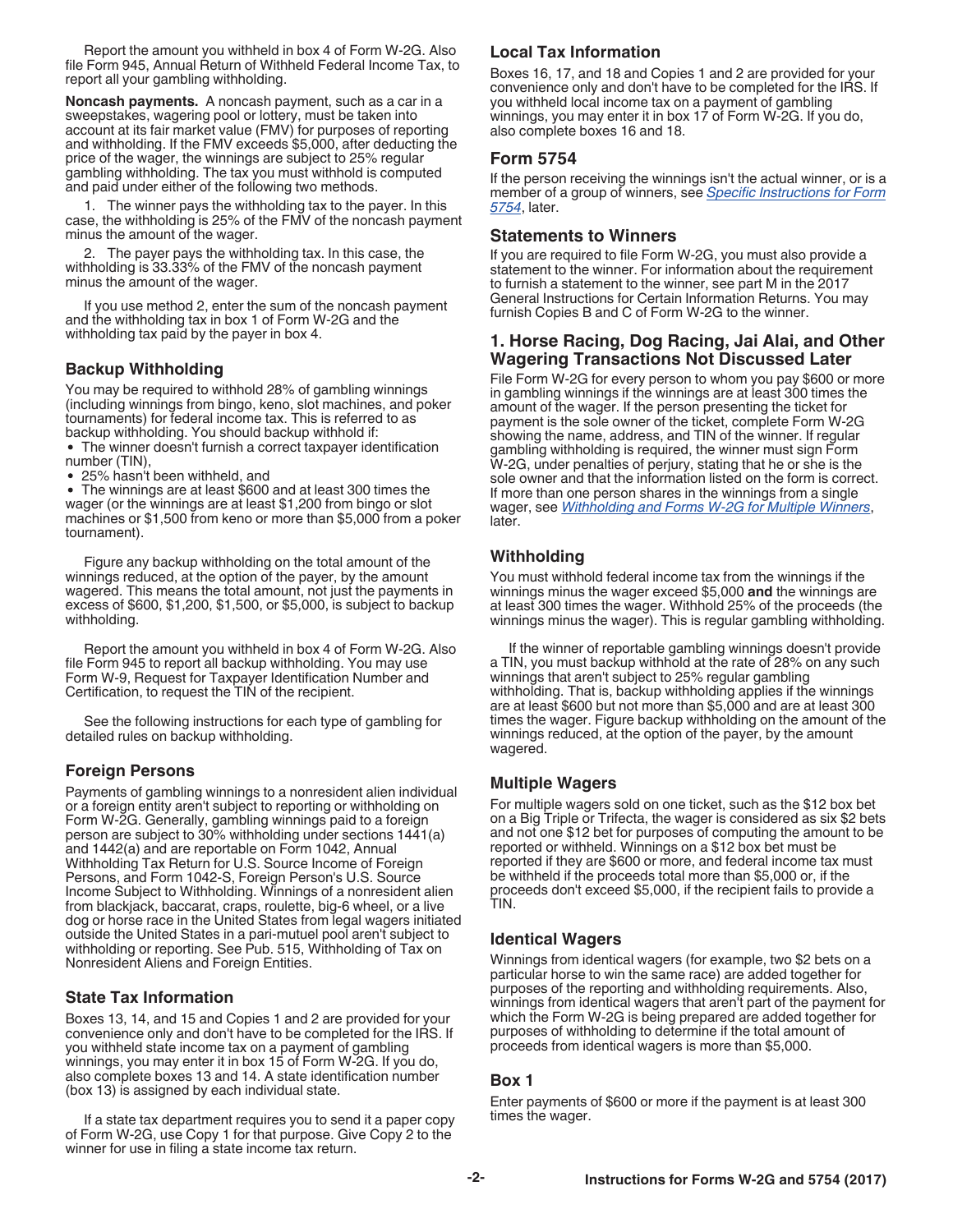## <span id="page-2-0"></span>**Box 2**

Enter the date of the winning event. This isn't the date the money was paid if it was paid after the date of the race (or game).

## **Box 3**

Enter the type of wager if other than a regular race bet, for example, Daily Double or Big Triple.

## **Box 4**

Enter any federal income tax withheld, whether regular gambling withholding or backup withholding.

## **Box 5**

Not applicable.

## **Box 6**

Enter the race (or game) applicable to the winning ticket.

## **Box 7**

Enter the amount of additional winnings from identical wagers.

## **Box 8 or 10**

Enter the cashier and/or window number making the winning payment.

## **Box 9**

This is required information. Enter the TIN of the person receiving the winnings. For an individual this will be the social security number (SSN) or individual taxpayer identification number (ITIN). If the winner fails to give you a TIN, backup withholding applies. See *[Withholding](#page-1-0)*, earlier.

## **Boxes 11 and 12**

As verification of the name, address, and TIN of the person receiving the winnings, enter the identification numbers from two forms of identification. Acceptable forms of identification include a driver's license, social security card, or voter registration. Enter the number and the state or jurisdiction. In some instances, the number may be the same number as in box 9.

## **Boxes 13 Through 18**

These boxes are provided for your convenience only and need not be completed for the IRS. See *[State Tax Information](#page-1-0)* and *[Local Tax Information](#page-1-0)*, earlier.

**Box 13.** Enter the abbreviated name of the state and your state identification number.

- **Box 14.** Enter the amount of state winnings.
- **Box 15.** Enter the amount of state income tax withheld.
- **Box 16.** Enter the amount of local winnings.
- **Box 17.** Enter the amount of local income tax withheld.
- **Box 18.** Enter the name of your locality.

## **2. Sweepstakes, Wagering Pools, and Lotteries**

File Form W-2G for each person to whom you pay \$600 or more in gambling winnings from a sweepstakes, wagering pool, or lottery (including a state-conducted lottery) if the winnings are at least 300 times the amount of the wager. The wager must be subtracted from the total winnings to determine whether withholding is required and, at the option of the payer, to determine whether reporting is required. The wager must be subtracted at the time of the first payment.

The requirements in this section apply to church raffles, charity drawings, etc. In the case of one wager for multiple raffle tickets, such as five for \$1, the wager is considered as \$.20 for each ticket.

## **Withholding**

You must withhold federal income tax from the winnings if the winnings minus the wager exceed \$5,000. Withhold 25% of the proceeds (the winnings minus the wager). This is regular gambling withholding. If the winner of reportable gambling winnings doesn't provide a TIN, you must backup withhold at the rate of 28% on any such winnings that aren't subject to 25% regular gambling withholding. That is, backup withholding applies if the winnings are at least \$600 but not more than \$5,000 and are at least 300 times the wager. Figure backup withholding on the amount of the winnings reduced, at the option of the payer, by the amount wagered.

Installment payments of \$5,000 or less are subject to regular gambling withholding if the total proceeds from the wager will exceed \$5,000.

If payments are to be made for the life of a person (or for the lives of more than one person), and it is actuarially determined that the total proceeds from the wager are expected to exceed \$5,000, such payments are subject to 25% regular gambling withholding. When a third party makes the payments, for example, an insurance company handling the winnings as an annuity, that third party must withhold.

## **When Paid**

A payment of winnings is considered made when it is paid, either actually or constructively, to the winner. Winnings are constructively paid when they are credited to, or set apart for, that person without any substantial limitation or restriction on the time, manner, or condition of payment. However, if not later than 60 days after the winner becomes entitled to the prize, the winner chooses the option of a lump sum or an annuity payable over at least 10 years, the payment of winnings is considered made when actually paid. If the winner chooses an annuity, file Form W-2G each year to report the annuity paid during that year.

#### **Box 1**

Enter payments of \$600 or more if the payment is at least 300 times the wager.

## **Box 2**

Enter the date of the winning transaction, such as the date of the drawing of the winning number. This might not be the date the winnings are paid.

## **Box 3**

Enter the type of wager (such as raffle or 50-50 drawing) or the name of the lottery (such as Instant, Big 50, Baker's Dozen, or Powerball) and the price of the wager (\$.50, \$1, etc.).

#### **Box 4**

Enter any federal income tax withheld, whether regular gambling withholding or backup withholding.

## **Box 5**

For a state lottery, enter the ticket number or other identifying number.

## **Boxes 6 Through 8 and 10**

Not applicable.

## **Box 9**

This is required information. Enter the TIN of the person receiving the winnings. For an individual this will be the social security number (SSN) or individual taxpayer identification number (ITIN). If the winner fails to give you a TIN, backup withholding applies. See *Withholding* under *Sweepstakes, Wagering Pools, and Lotteries*, earlier.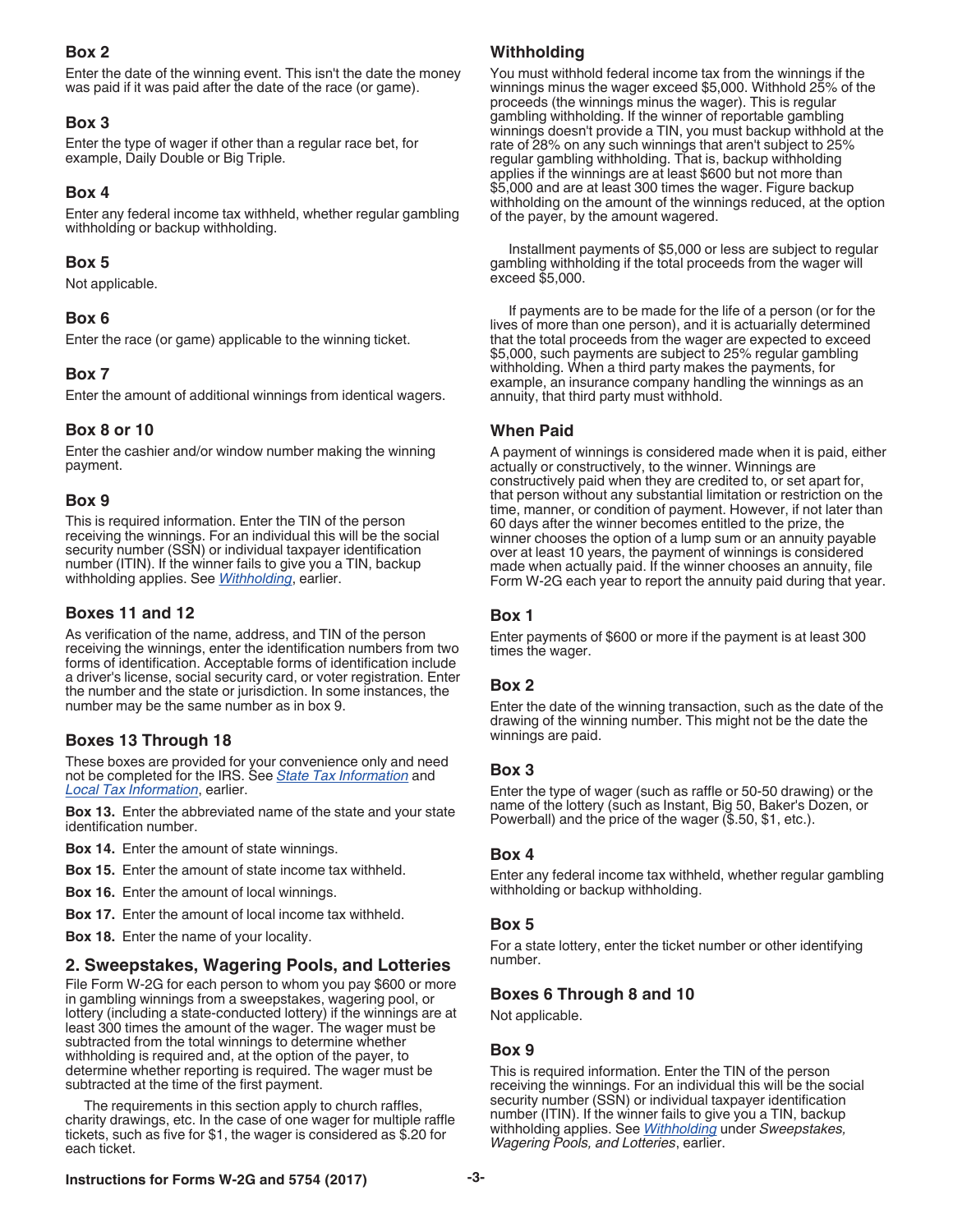## <span id="page-3-0"></span>**Boxes 11 and 12**

Except for winnings from state lotteries, enter the identification numbers from two forms of identification as verification of the name, address, and TIN of the person receiving the winnings. Acceptable forms of identification include a driver's license, social security card, or voter registration. Enter the number and the state or jurisdiction. In some instances, the number may be the same number as in box 9.

## **Boxes 13 Through 18**

These boxes are provided for your convenience only and need not be completed for the IRS. See *[State Tax Information](#page-1-0)* and *[Local Tax Information](#page-1-0)*, earlier.

**Box 13.** Enter the abbreviated name of the state and your state identification number.

**Box 14.** Enter the amount of state winnings.

**Box 15.** Enter the amount of state income tax withheld.

**Box 16.** Enter the amount of local winnings.

**Box 17.** Enter the amount of local income tax withheld.

**Box 18.** Enter the name of your locality.

## **3. Bingo, Keno, and Slot Machines**

File Form W-2G for every person to whom you pay \$1,200 or more in gambling winnings from bingo or slot machines, or \$1,500 or more from keno after the price of the wager for the winning keno game is deducted. If the winnings aren't paid in cash, the FMV of the item won is considered the amount of the winnings. Total all winnings from each bingo or keno game. Winnings and losses from other wagering transactions aren't to be taken into account in arriving at the \$1,200 or \$1,500 figure.

## **Withholding**

Regular gambling withholding doesn't apply to winnings from bingo, keno, or slot machines. However, if the recipient of reportable gambling winnings from bingo, keno, or slot machines doesn't provide a TIN, you must backup withhold. That is, if the winnings are at least \$1,200 from bingo or slot machines or \$1,500 from keno, backup withholding applies to the amount of the winnings reduced, at the option of the payer, by the amount wagered.

## **Box 1**

Enter payments of \$1,200 or more from bingo or slot machines or payments of \$1,500 or more from keno.

## **Box 2**

Enter the date of the winning transaction.

## **Box 3**

Enter the type of wager (that is, bingo, keno, or slot machines) and the amount of the wager.

## **Box 4**

Enter any backup withholding.

## **Box 5**

Enter the ticket number, card number (and color, if applicable), machine serial number, or any other information that will help identify the winning transaction.

## **Boxes 6 and 7**

Not applicable.

## **Box 8**

Enter the initials of the person paying the winnings.

## **Box 9**

This is required information. Enter the TIN of the person receiving the winnings. For an individual this will be the social security number (SSN) or individual taxpayer identification number (ITIN). If the winner fails to give you a TIN, backup withholding applies. See *Withholding* under *Bingo, Keno, and Slot Machines,* earlier.

## **Box 10**

Enter the location of the person paying the winnings, if applicable.

## **Boxes 11 and 12**

As verification of the name, address, and TIN of the person receiving the winnings, enter the identification numbers from two forms of identification. Acceptable forms of identification include a driver's license, social security card, or voter registration. Enter the number and the state or jurisdiction. In some instances, the number may be the same number as in box 9.

## **Boxes 13 Through 18**

These boxes are provided for your convenience only and need not be completed for the IRS. See *[State Tax Information](#page-1-0)* and *[Local Tax Information](#page-1-0)*, earlier.

**Box 13.** Enter the abbreviated name of the state and your state identification number.

**Box 14.** Enter the amount of state winnings.

**Box 15.** Enter the amount of state income tax withheld.

**Box 16.** Enter the amount of local winnings.

**Box 17.** Enter the amount of local income tax withheld.

**Box 18.** Enter the name of your locality.

## **4. Poker Tournaments**

File Form W-2G for each person to whom you pay more than \$5,000 in winnings, reduced by the amount of the wager or buy-in, from each poker tournament you have sponsored. Winnings and losses of the participant from other poker tournaments you have sponsored during the year aren't taken into account in arriving at the \$5,000 amount.

**Withholding and backup withholding.** If you file Form W-2G for the person to whom you pay more than \$5,000 in net winnings from a poker tournament, and provide a copy of Form W-2G to such person, regular gambling withholding doesn't apply to the winnings. However, if the person who wins more than \$5,000 doesn't provide a TIN, you must apply backup withholding to the full amount of the winnings from the tournament. Net winnings of \$5,000 or less aren't subject to reporting, withholding, or backup withholding.

## **Box 1**

Enter payments of more than \$5,000 in net gambling winnings from a poker tournament.

## **Box 2**

Enter the date of the poker tournament.

## **Box 3**

Enter "poker tournament" in the entry space.

## **Box 4**

Enter zero as the amount, unless the winning person hasn't provided a TIN. If the winning person hasn't provided a TIN, enter the backup withholding amount.